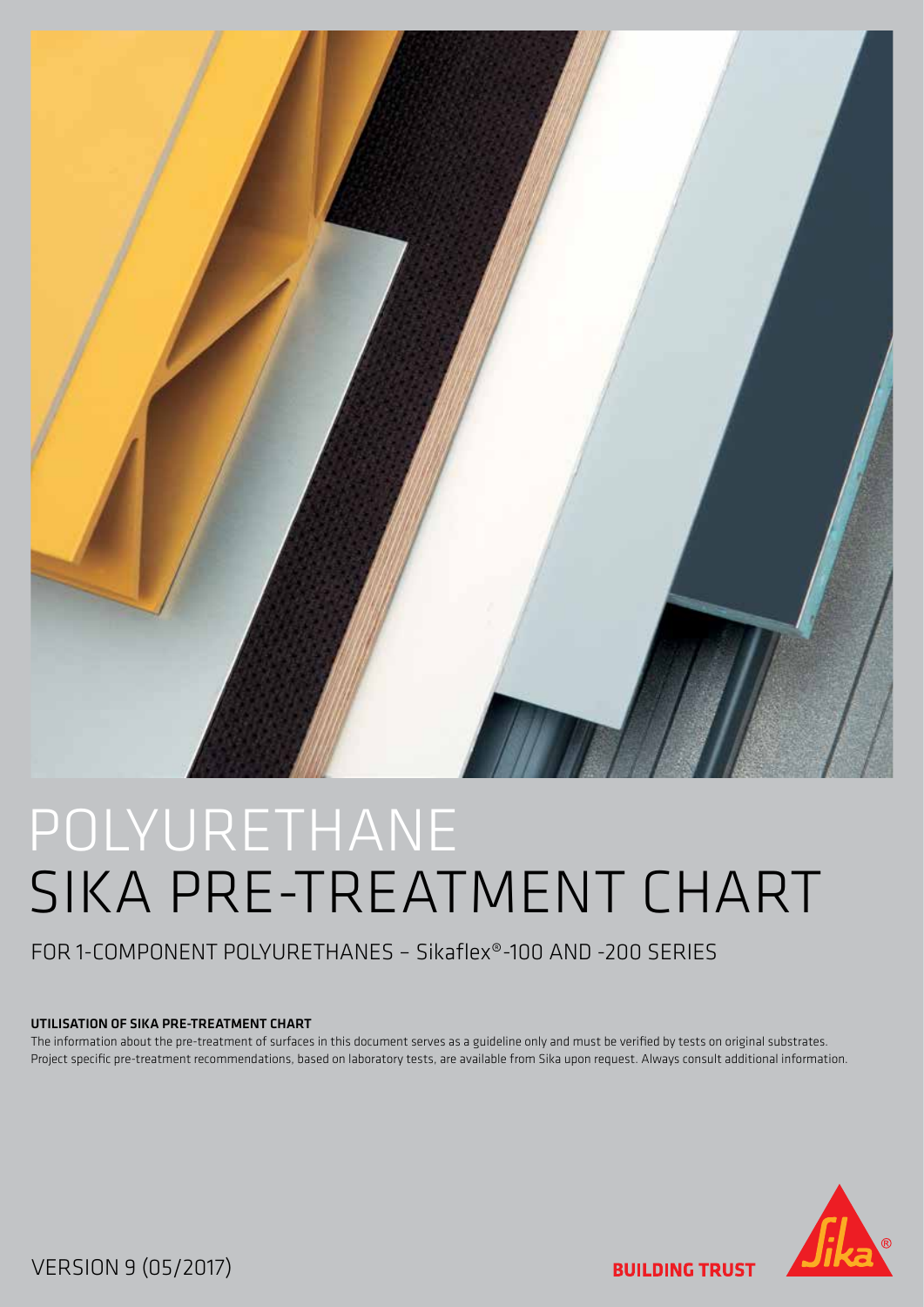## GENERAL RECOMMENDATIONS FOR Sikaflex®-100 AND -200 SERIES

#### PRECONDITION:

**College** 

Surfaces have to be clean, dry and free of oil, grease, dust and loose particles. Depending on the nature of soiling, Sika® Remover-208, Sika® Cleaner P or another suitable cleaning solution may be used. For substrates that are prone to oxidation and/or have a weak surface layer it might be necessary to abrade the surface down to sound material. Verify compatibility with cleaning products.

#### Levels Description

■ General sealing applications, small components with low level of stress exposure

**The Committee of the Committee** 

́ Non-structural interior bonding applications, no exposure to temperature extremes, no contact with water

Alternative process



**Contract** 



3 Other applications, not covered under Level 1 and 2, where additional requirements are specified<br>
Serial application ́ Serial application

| Substrate                                                                   | EN*            | Mechanical   | Adhesion<br>Promoter /<br>Cleaner | Primer                      | Mechanical   | Adhesion<br>Promoter | Primer                                        |
|-----------------------------------------------------------------------------|----------------|--------------|-----------------------------------|-----------------------------|--------------|----------------------|-----------------------------------------------|
| Aluminum (AlMg3, AlMgSi1 and similar)                                       | $\mathbf{1}$   | AP-C<br>AP-C | SA-100                            | SP-207                      | AP-C<br>AP-C | SA-205               | SP-204 N<br>SP-207                            |
| Aluminum (anodized)                                                         | $\overline{2}$ |              | SA-100                            | SP-207                      | AP-C         | SA-205               | <b>SP-204 N</b><br>SP-207                     |
| Steel (mild)                                                                | 3              |              | SA-205<br>SA-100                  | SP-204 N<br>SP-206 GP       | AP-C<br>AP-C | SA-205               | TRY<br>SP-204 N<br>SP-207                     |
| Steel (stainless)                                                           | 4              |              | SA-100                            | SP-207                      | AP-C<br>AP-C | SA-205               | <b>DUS</b><br>SP-204 N<br>SP-207              |
| Steel (hot-dip galvanized, electrogalvanized)                               | 5              |              | SA-205                            | SP-207                      | AP-C<br>AP-C | SA-205               | $\equiv$<br>SP-204 N<br>SP-207<br>Н           |
| Non-ferrous metals (copper, brass, bronze,)                                 | 6              | AP-C         | SA-205                            | SP-210                      | AP-C         | SA-205               | EN<br>SP-210                                  |
| 2-Component top coat, water- and solvent<br>based (PUR, acrylic)            | 7              |              | SA-100                            | SP-207                      |              | SA-100               | SP-207<br>SP-206 GP                           |
| Powder coat (Polyester (PES), EP/PES)                                       | $\overline{7}$ |              | SA-100                            | SP-207                      | AP-C<br>AP-C | SA-100               | EPARTM<br>SP-207<br>SP-206 GP                 |
| 2-Component paint primer, water- and solvent<br>based (PUR, acrylic, epoxy) | 7              |              | SA-100                            | SP-207                      |              | SA-100               | SP-207<br>$\Box$<br>SP-206 GP<br>┙            |
| Cathode dip coating (e-coating)                                             | 7              |              | <b>SCP</b><br>SA-100              |                             |              | SA-100               | $\blacktriangleleft$<br>SP-207<br><b>UNIC</b> |
| Coil coating, mainly Polyester                                              | 8              |              | SA-205<br><b>SCA</b>              |                             | AP-C         | SA-205<br><b>SCA</b> | SP-206 GP                                     |
| FRP (unsaturated polyester) gelcoat side or SMC                             | 9              |              | SA-100                            | SP-207                      | AP-C         | SA-100               | TECI<br>$\blacktriangleleft$<br>SP-207        |
| FRP (unsaturated polyester) lay-up side                                     | 9              | AP-C<br>AP-C | SA-100                            | SP-207<br>SP-206 GP         | GR-V<br>GR-V | SA-205               | <b>SIK</b><br>SP-207<br>SP-215                |
| FRP (Epoxy-matrix), CFRP                                                    | 10             | AP-C<br>AP-C | SA-100                            | SP-207<br><b>SP-206 GP</b>  | AP-C<br>AP-C | SA-100               | <b>こ</b><br>SP-207<br>FA<br>SP-206 GP         |
| ABS                                                                         | 11             |              |                                   | SP-209D<br><b>SP-206 GP</b> |              | SA-100<br>SA-100     | Z<br>SP-209D<br>$\bigcirc$<br>SP-206 GP       |
| Hard PVC                                                                    | 11             |              |                                   | SP-215<br>SP-207            |              | SA-205               | $\cup$<br>SP-215<br>SP-207                    |
| PMMA / PC (without anti scratch coating)                                    | 12             |              |                                   | SP-209D<br>SP-207           | AP-C<br>AP-C |                      | SP-209D<br>SP-207                             |
| Glass                                                                       | 13             |              | SA-100                            | SP-207                      |              | SA-100               | SP-207                                        |
| Ceramic screen print                                                        | 13             |              | SA-100                            | SP-207                      |              | SA-100               | SP-207                                        |
| Wood / Plywood                                                              | 14             |              |                                   |                             |              |                      | SP-215                                        |
| * EN = Explanatory notes see page 4.                                        |                |              |                                   |                             |              |                      | Recommended process                           |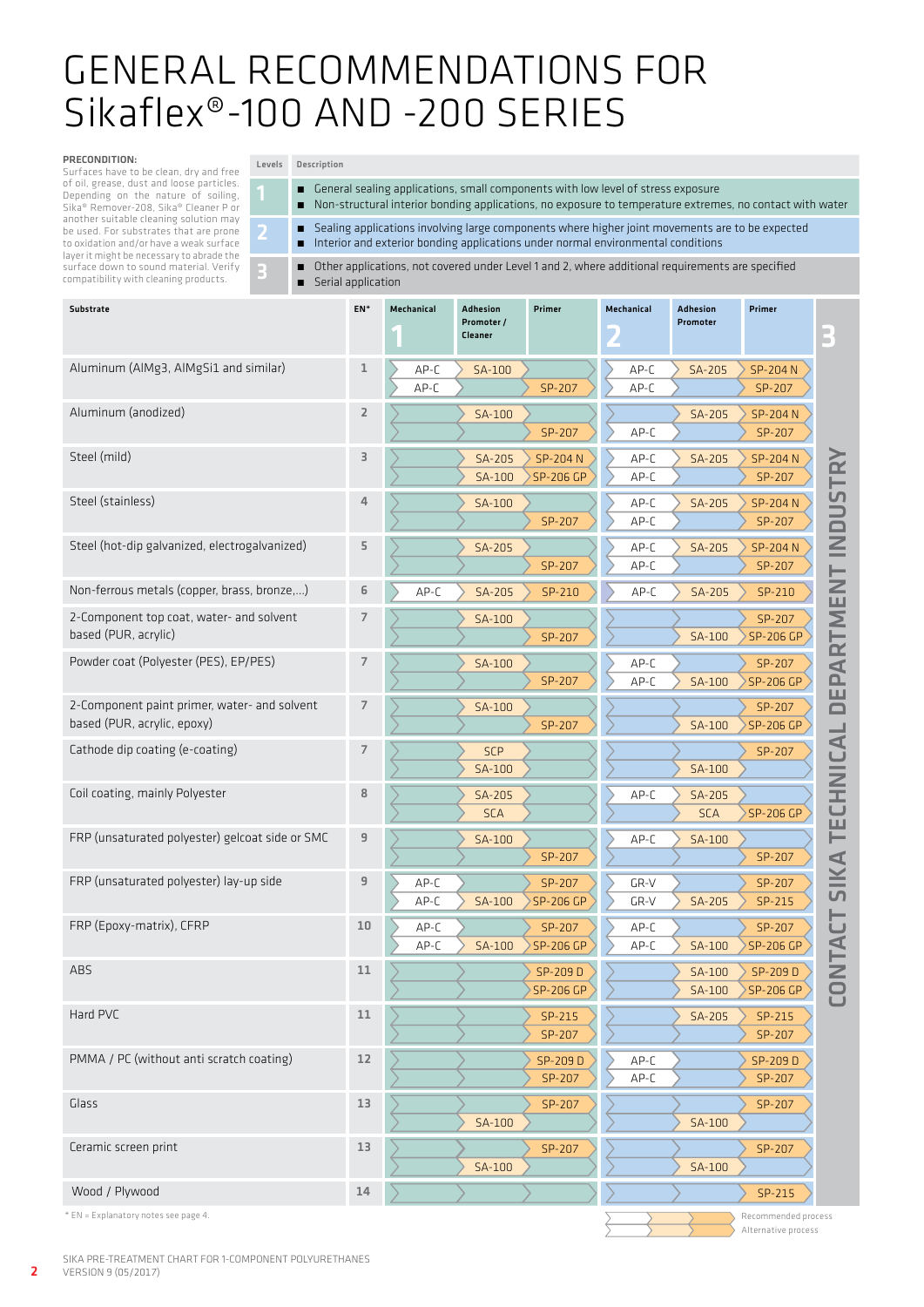# PRODUCT DATA AND ABBREVIATIONS

The following product information is an abbreviated version of the current Product Data Sheets.

| Sika <sup>®</sup> Aktivator                  | $-100$                                                                                                                                                                                                   | $-205$           | Sika <sup>®</sup> Coating Aktivator |  |  |
|----------------------------------------------|----------------------------------------------------------------------------------------------------------------------------------------------------------------------------------------------------------|------------------|-------------------------------------|--|--|
| <b>Color of container cap</b>                | orange                                                                                                                                                                                                   | vellow           | white                               |  |  |
| <b>Color of product</b>                      | colorless to slight yellow                                                                                                                                                                               | colorless, clear | colorless to slight yellow          |  |  |
| Type of product                              | Adhesion promoter                                                                                                                                                                                        |                  |                                     |  |  |
| <b>Application temperature</b>               | The general range is $10 - 35$ °C.<br>For specific values always refer to the most recent Product Data Sheet.                                                                                            |                  |                                     |  |  |
| <b>Application</b>                           | Wipe with a clean and lint-free paper towel (Sika Aktivator <sup>®</sup> -100 wipe on / wipe off application is required)                                                                                |                  |                                     |  |  |
| Consumption                                  | Approximately 20 ml/m <sup>2</sup> (depending on application method).                                                                                                                                    |                  |                                     |  |  |
| <b>Flash-off time</b><br>(23 °C / 50 % r.h.) | The minimal range of the flash-off time varies from 10 to 30 minutes depending on product, substrate and climatic<br>conditions. For specific values always refer to the most recent Product Data Sheet. |                  |                                     |  |  |

| Sika <sup>®</sup> Primer                     | $-204N$                                                                                                                                                                                                  | $-206 G + P$ | $-207$       | $-209D$      | $-210$                    | $-215$                    |
|----------------------------------------------|----------------------------------------------------------------------------------------------------------------------------------------------------------------------------------------------------------|--------------|--------------|--------------|---------------------------|---------------------------|
| <b>Color of container cap</b>                | light blue                                                                                                                                                                                               | black        | <b>black</b> | green        | grey                      | dark blue                 |
| <b>Color of product</b>                      | opaque yellow                                                                                                                                                                                            | black        | <b>black</b> | <b>black</b> | transparent,<br>vellowish | transparent.<br>yellowish |
| Type of product                              | Primer                                                                                                                                                                                                   |              |              |              |                           |                           |
| <b>Application temperature</b>               | The general range is 10 - 35 °C. For specific values always refer to the most recent Product Data Sheet.                                                                                                 |              |              |              |                           |                           |
| <b>Preparation for use</b>                   | Shake bottle vigorously until the mixing balls rattle freely.<br>n.a.<br>Then continue shaking for an additional minute.                                                                                 |              |              |              |                           |                           |
| Application                                  | Brush / felt / foam applicator                                                                                                                                                                           |              |              |              |                           |                           |
| <b>Consumption</b>                           | Approximately 50 ml/m <sup>2</sup> (depending on application method and substrate porosity).                                                                                                             |              |              |              |                           |                           |
| <b>Flash-off time</b><br>(23 °C / 50 % r.h.) | The minimal range of the flash-off time varies from 10 to 30 minutes depending on product, substrate and climatic<br>conditions. For specific values always refer to the most recent Product Data Sheet. |              |              |              |                           |                           |

Notice: Sika® activators and primers are moisture reactive systems. In order to maintain product quality it is important to reseal the container immediately after use. With frequent use i.e. opening and closing several times, it is recommend disposing of the product one month after the first opening. With infrequent use, it is recommend disposing of the product 2 months after opening.

When selecting a foam applicator, the solvent resistance must be considered. Suitable products include Sika® Cleaner PCA or melamine foam Basotect from BASF.

|            | Abbreviation Product/Explanation                                                            |
|------------|---------------------------------------------------------------------------------------------|
| AP-C       | Abrasive Pad, very fine (e.g. from Sia or 3M)<br>followed by cleaning step, dry wipe or SCP |
| GR-V       | Grinding (60 - 80 grit) and vacuum cleaning                                                 |
| <b>SCP</b> | Sika® Cleaner P                                                                             |
| SA-100     | Sika <sup>®</sup> Aktivator-100                                                             |
| SA-205     | Sika <sup>®</sup> Aktivator-205                                                             |
| <b>SCA</b> | Sika® Coating Aktivator                                                                     |
| SP-204 N   | Sika® Primer-204 N                                                                          |
| SP-206 GP  | Sika® Primer-206 G+P                                                                        |
| SP-207     | Sika <sup>®</sup> Primer-207                                                                |
| SP-209 D   | Sika <sup>®</sup> Primer-209 D                                                              |
| SP-210     | Sika® Primer-210                                                                            |
| SP-215     | Sika <sup>®</sup> Primer-215                                                                |

#### LEGAL DISCLAIMER

The information contained herein and any other advice are given in good faith based on Sika's current knowledge and experience of the products when properly stored, handled and applied under normal conditions in accordance with Sika's recommendations. The information only applies to the application(s) and product(s) expressly referred to herein and is based on laboratory tests which do not replace practical tests. In case of changes in the parameters of the application, such as changes in substrates, etc., or in case of a different application, consult Sika's Technical Service prior to using Sika products. The information contained herein does not relieve the user of the products from testing them for the intended application and purpose. All orders are accepted subject to our current terms of sale and delivery. Users must always refer to the most recent issue of the local Product Data Sheet for the product concerned, copies of which can be downloaded on your local sika company website or will be supplied on request.

Always consult additional information, such as General Guidelines "Bonding and Sealing with Sikaflex®", current Product Data Sheets, Safety Data Sheets, additional Product- and Technical Information, etc. prior to use of the products. Project oriented solutions are documented in Technical Service reports. These solutions can vary from the table opposite and take priority over the general recommendations provided in this Pre-Treatment Chart.